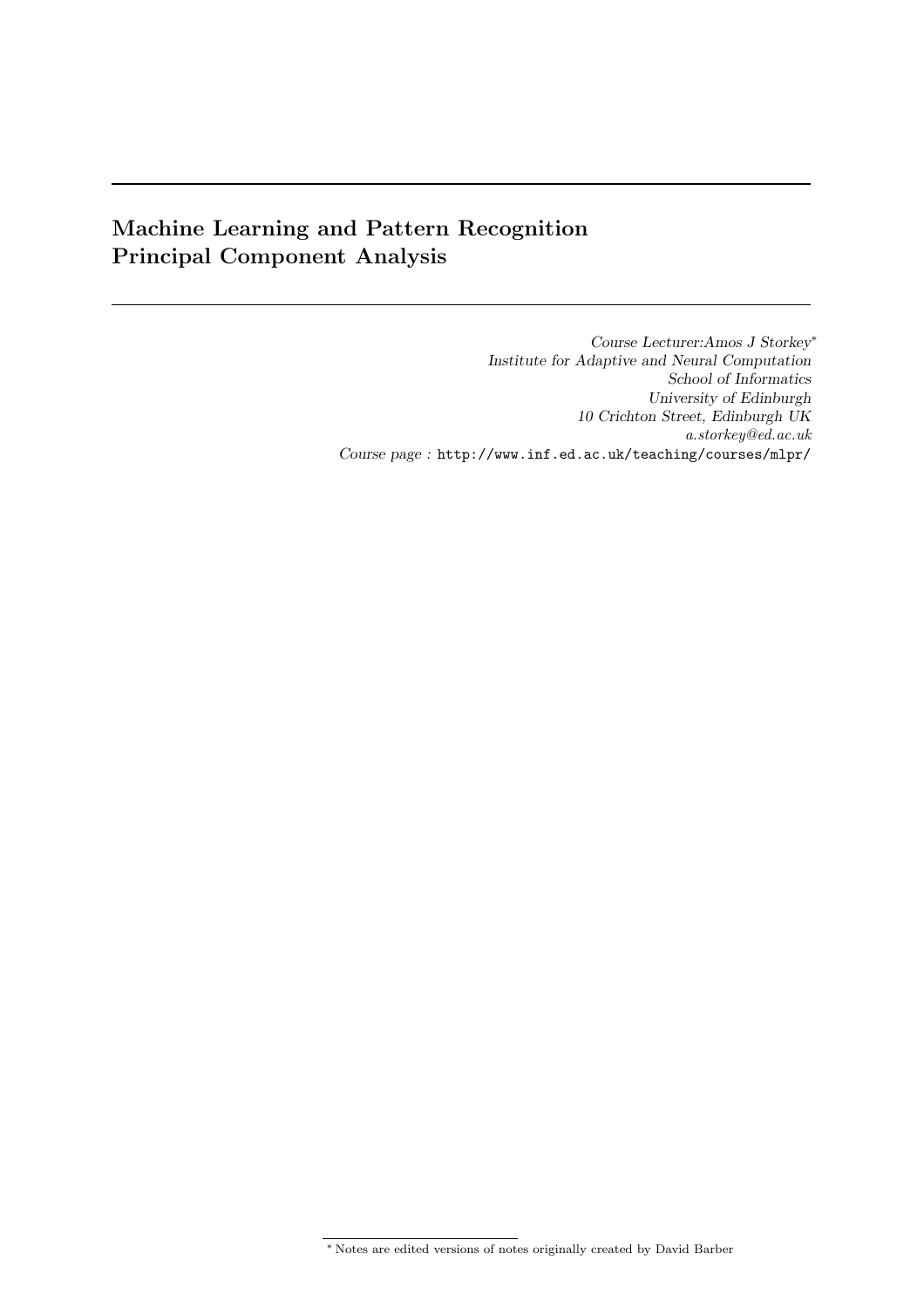# 1 High Dimensional Data

Often in machine learning, the data is very high dimensional. In the case of the hand-written digits, the data is 784 dimensional. Images are a good example of high dimensional data, and a good place where some of the basic motivations and assumptions about machine learning come to light. For simplicity, consider the case of the handwritten digits in which each pixel is binary – either  $1$  or  $0$ . In this case, the total possible number of images that could ever exist is  $2^{784} \approx 10^{236}$  – this is an extremely large number (very much larger than the number of atoms in the universe). However, it is clear that only perhaps at most a hundred or so examples of a digit 7 would be sufficient (to a human) to understand how to recognise a 7. Indeed, the world of digits must therefore lie in a highly constrained subspace of the 784 dimensions. It is certainly not true that each dimension is independent of the other in the case of digits. In other words, certain directions in the space will be more important A hook for machine learning than others for describing digits. This is exactly the hope, in general, for machine learning – that only a relatively small number of directions are relevant for describing the true process underlying the data generating mechanism. That is, any model of the data will have a relatively low Features number of effective degrees of freedom. These lower dimensional independent representations are often called 'feature' representations, since it is these quintessential features which succinctly describe the data. Linear Dimension Reduction In general, it seems clear that the way dimensions depend on each other is, for a general machine learning problem (and certainly the digits data) very complex – certain dimensions being 'on' means that others are likely to be 'off'. This suggests that non-linear effects will, in general, be important for the efficient description of data. However, finding non-linear representations of data is numerically difficult. Here, we concentrate on linear dimension reduction in which a high dimensional datapoint  ${\bf x}$  is represented by  $y = Fx$  where the non-square matrix F has dimensions  $dim(\mathbf{v}) \times dim(\mathbf{x})$ ,  $dim(\mathbf{v}) < dim(\mathbf{x})$ . The matrix **F** represents a linear projection from the higher dimensional  $x$  space to the lower dimensional y space. The form of this matrix determines what kind of linear projection is performed and, classically, there are several popular choices. The two most popular correspond to Principal Components Analysis (PCA) and Linear Discriminants. The first is an unsupervised and the latter a supervised projection. We concentrate in this chapter on the more generic PCA, leaving linear discriminants to a later chapter. Note that, again, these methods do not describe any model from which we could generate data and, are also non-probabilistic. However, probabilistic data generating versions do exist which are model based but are beyond the scope of this course.

# 2 Principal Components Analysis

If data lies in a high dimensional space, we might hope that it lies close to a hyperplane, as in Figure 1. We then can approximate each data point by using the vectors that span the hyperplane alone. I will sometimes refer to this small set of vectors as the "basis" set. Strictly speaking this is not a basis for the whole space, rather is is a 'basis' which approximately spans the space where the data is concentrated. Effectively, we are trying to choose a more appropriate low dimensional co-ordinate system that will approximately represent the data. Mathematically, we write

$$
\mathbf{x} \approx \mathbf{c} + \sum_{i=1}^{M} w_i \mathbf{b}^i
$$
 (2.1)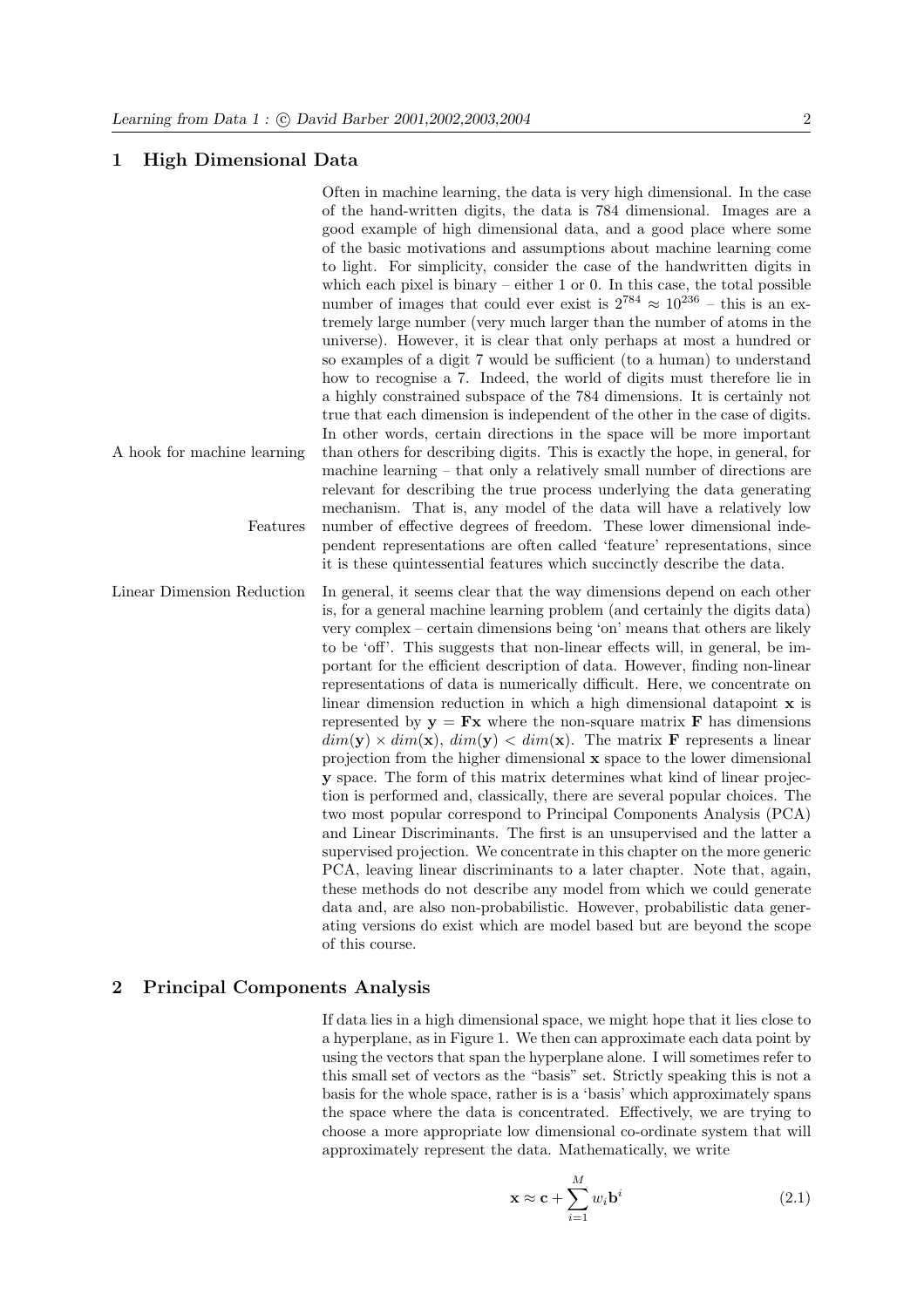

Figure 1: In linear dimension reduction we hope that data that lies in a high dimensional space lies close to a hyperplane that can be spanned by a smaller number of vectors.

The vectors  $\mathbf{b}^i, i \in 1, \ldots M$  are chosen to be orthonormal. That is  $({\bf b}^i)^T {\bf b}^j = 0$  for  $i \neq j$ , and  $({\bf b}^i)^T {\bf b}^i = 1$ . If the dimension of the data space,  $dim(\mathbf{x}) = N$ , our hope is that we can describe the data using only a small number  $M$  of vectors. If we can do so, we can reduce greatly the information needed to accurately describe the data. For example, if the data lies in a 784 dimensional space, we might hope that we can describe the data accurately using the above linear prescription with a much smaller dimensional representation.

One can show (see end of chapter) that the optimal lower dimensional representation (optimal in the sense of minimal squared reconstruction error) is given by projecting the data onto the eigenvectors of covariance matrix with the largest  $M$  eigenvalues. Algorithmically, this is :

1. Find the mean and covariance matrix of the data:

$$
\mathbf{m} = \frac{1}{P} \sum_{\mu=1}^{P} \mathbf{x}^{\mu}, \qquad \mathbf{S} = \frac{1}{P-1} \sum_{\mu=1}^{P} (\mathbf{x}^{\mu} - \mathbf{m})(\mathbf{x}^{\mu} - \mathbf{m})^{T} \quad (2.2)
$$

- 2. Find the eigenvectors  $e^1, \ldots, e^M$  of the covariance matrix **S** which have the largest eigenvalues. Form the matrix  $\mathbf{E} = [\mathbf{e}^1, \dots, \mathbf{e}^M]$ which has the largest eigenvectors as its columns.
- 3. The lower dimensional representation of each data point  $x^{\mu}$  is given by  $\mathbf{y}^{\mu} = \mathbf{E}^{T}(\mathbf{x}^{\mu} - \mathbf{m}).$
- 4. The approximate reconstruction of the original datapoint  $\mathbf{x}^{\mu}$  is

$$
\mathbf{x}^{\mu} \approx \mathbf{m} + \mathbf{E} \mathbf{y}^{\mu} \tag{2.3}
$$

5. The total squared error over all the training data made by the approximation is  $(P-1)\sum_{j=M+1}^{N} \lambda_j$  where  $\lambda_j$ ,  $j = M+1 \dots N$  are the eigenvalues discarded in the projection.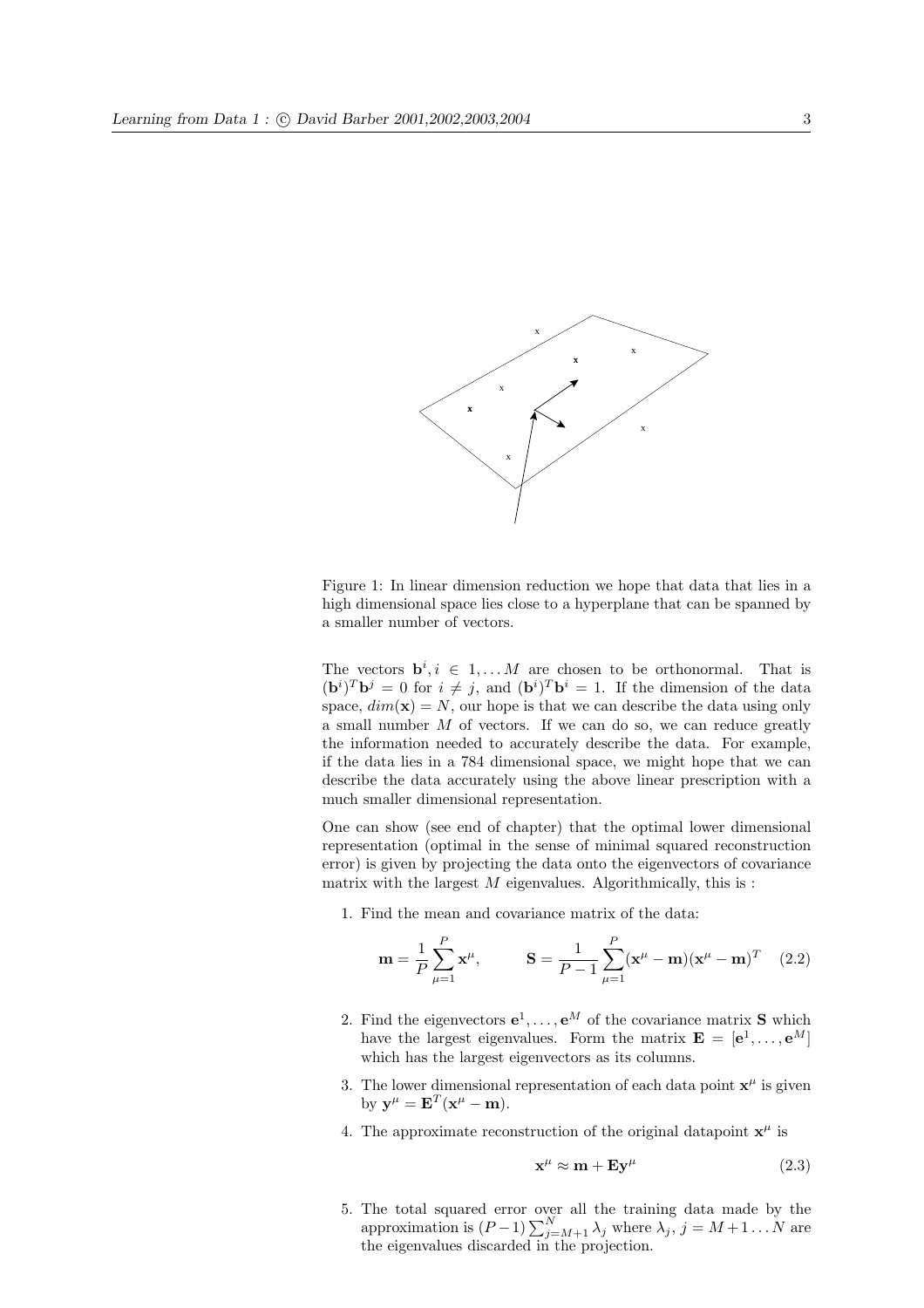

Figure 2: Projection of two dimensional data using one dimensional PCA. Plotted are the original datapoints (crosses) and their reconstructions using 1 dimensional PCA (circles). The two lines represent the eigenvectors and their lengths their corresponding eigenvalues.

One can view the PCA reconstructions (though there is usually little use for these except to check that they give an adequate representation of the original data) as orthogonal projections of the data onto the subspace spanned by the M largest eigenvectors of the covariance matrix, see Figure 2.

#### % PCA demo

```
p = 40; % number of training points
dimx = 10; % dimension of the data
xdata = randn(dimx,p) + 2*ones(dimx,p);A = rand(dimx); xdata = A*xdata; % generate some training data, xdata
% perform PCA :
m = mean(xdata, 2); x = xdata - remnat(m, 1, p); % subtract the meanS = cov(x'); % covariance of the data
[Evec,Evalm] = eig(S); Eval = diag(Evalm); % find the e-vals and e-vecs
[evals,index]=sort(Eval); index=flipud(index); % find the largest e-vals
num_retain = 3; % number of eigenvectors to retain
Evec_retained = Evec(:,index(1:num_retain)); % get the largest e-vecs
x_lowerdim = Evec_retained'*x; % lower dimensional representation
x_reconstruction = Evec_retained*x_lowerdim + repmat(m,1,p); % reconstruction of x
subplot(1,2,1); imagesc(xdata); subplot(1,2,2);imagesc(x_reconstruction);
```
Interpreting the Do the eigenvectors themselves explicitly have any meaning? No! They Eigenvectors only act together to define the linear subspace onto which we project the data – in themselves they have no meaning. We can see this since, in principle, any basis which spans the same subspace as the eigenvectors of the covariance matrix is equally valid as a representation of the data. For example, any rotation of the basis vectors within the subspace spanned by the first M eigenvectors would also have the same reconstruction error. The only case when the subspace is uniquely defined is when we only use one basis vector – that is, the principal component of the correlation matrix alone.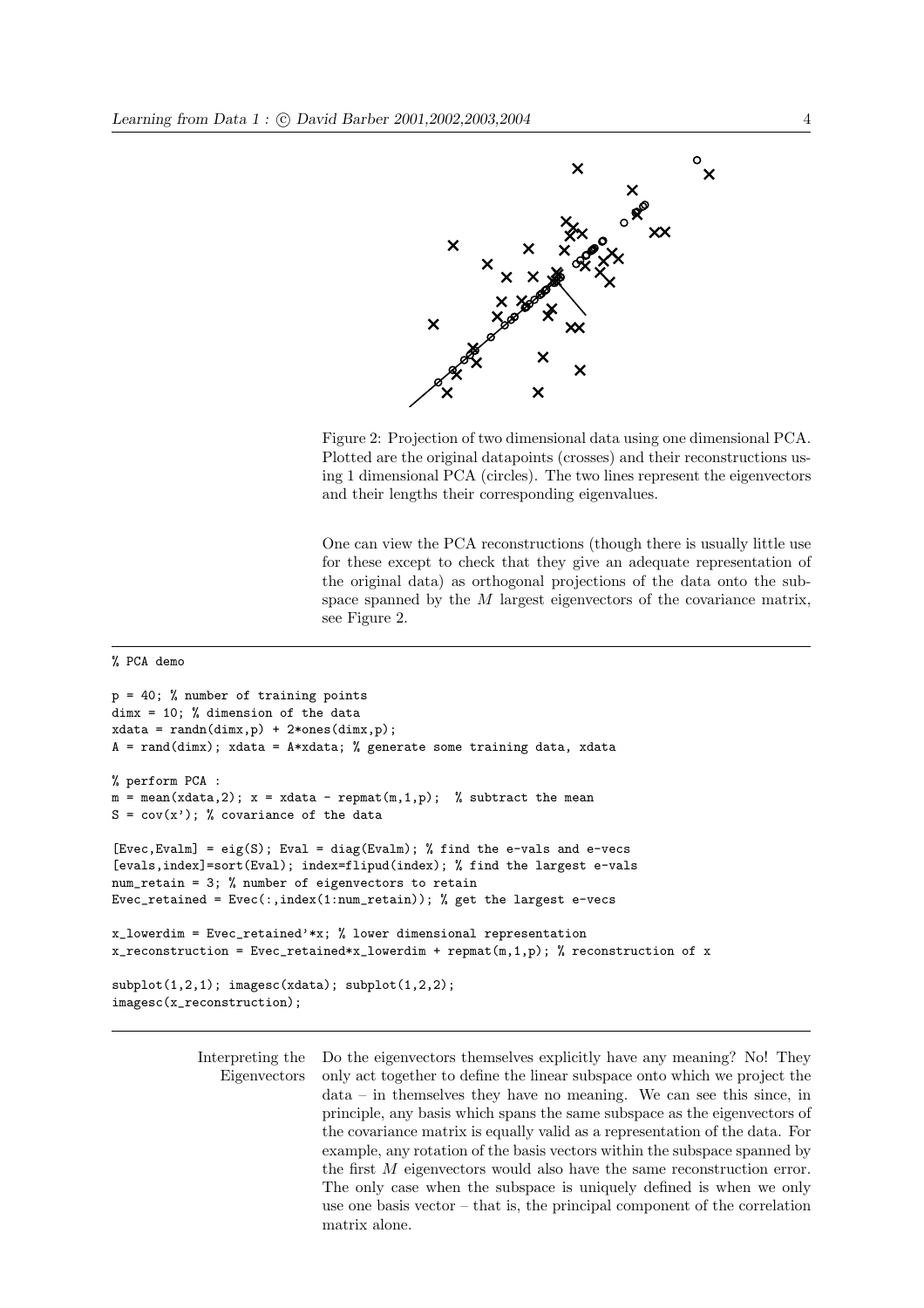

Figure 3: (left) Four of the 892 images. (right) The mean of the 892 images



Figure 4: The 100 largest eigevalues

- The "intrinsic" dimension of How many dimensions should the linear subspace have? As derived (at data the end of the chapter), the reconstruction error is dominated by the largest eigenvalues of the covariance matrix. If we plot the eigenvalue spectrum (the set of eigenvalues ordered by decreasing value), we might hope to see a few large values and many small values. Indeed, if the data did lie very close to say a M dimensional linear manifold (hyperplane), we would expect to see M large eigenvalues, and the rest to be very small. This would give an indication of the number of degrees of freedom in the data, or the intrinsic dimensionality. The directions corresponding to the small eigenvalues are then interpreted as "noise".
	- Warning! It might well be that a small reconstruction error can be made by using a small number of dimensions. However, it could be that precisely the information required to perform a classification task lies in the "noise" dimensions thrown away by the above procedure (though this will hopefully be rather rare). The purpose of linear discriminants is to try to deal with this problem.
	- Non-linear Dimension Whilst it is straightforward to perform the above linear dimension reduc-Reduction tion, bear in mind that we are presupposing that the data lies close to a hyperplane. Is this really realistic? More generally, we would expect data to lie on low dimensional curved manifolds. Also, data is often clustered – examples of handwritten '4's look similar to each other and form a cluster, separate from the '8's cluster. Nevertheless, since linear dimension reduction is so straightforward, this is one of the most powerful and ubiquitous techniques used in dimensionality reduction.

## 2.1 Example : Reducing the dimension of digits

We have 892 examples of handwritten 5's. Each is a  $21*23$  pixel image – that is, each data point is a 483 dimensional vector. We plot 4 of these images in Figure 3. The mean of the data is also plotted and is, in a sense, an archetypal 5. The covariance matrix has eigenvalue spectrum as plotted in Figure 4, where we plot only the 100 largest eigenvalues. The reconstructions using different numbers of eigenvectors (10, 50 and 100) are plotted in Figure 5. Note how using only a small number of eigenvectors, the reconstruction more closely resembles the mean image.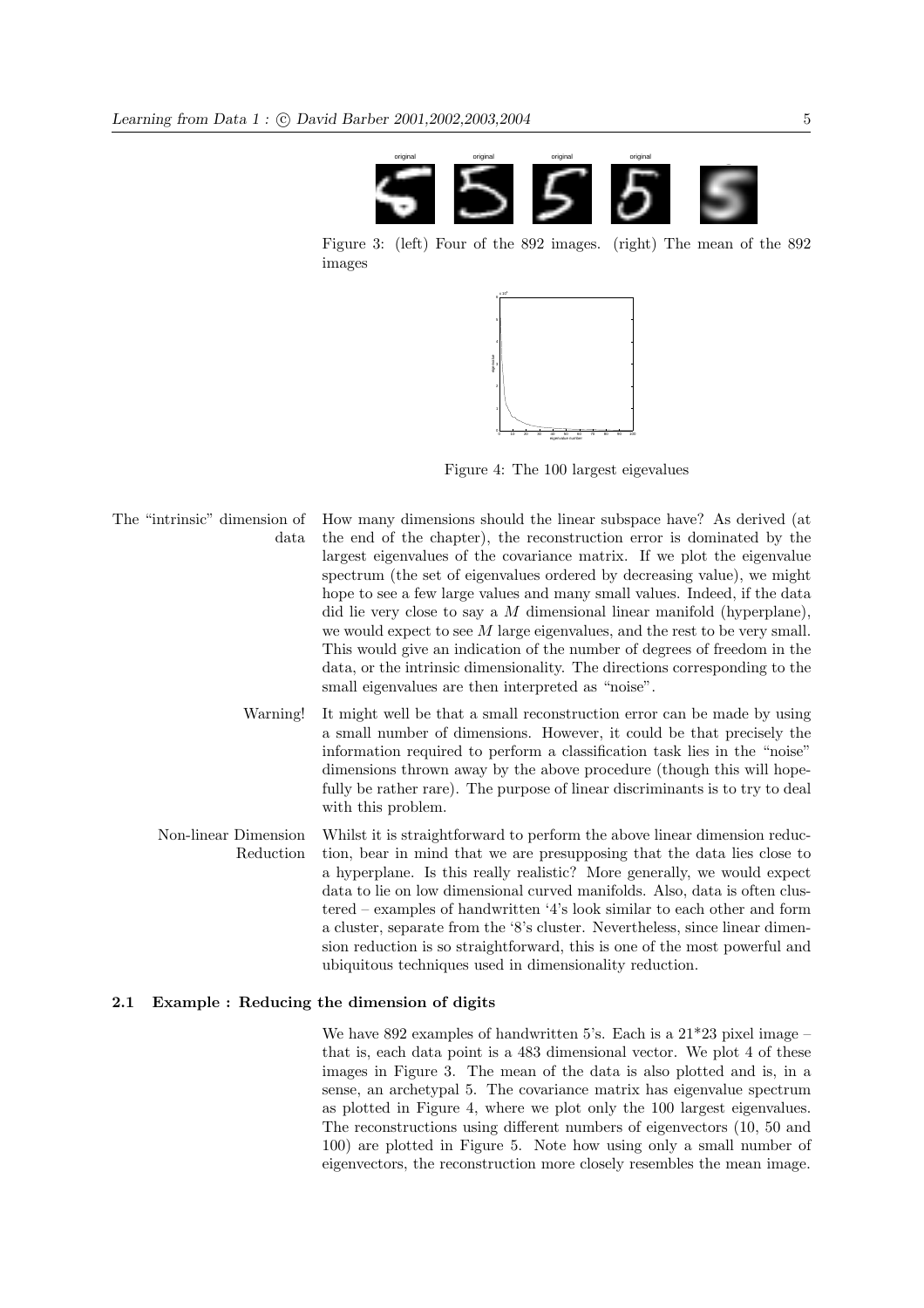

Figure 5: The reconstruction using different linear subspace dimensions

### 2.2 Mega Dimensional Data

You might be wondering how it is possible to perform PCA on extremely high dimensional data. For example, if we have 500 images each of  $1000 \times$  $1000 = 10^6$  pixels, the covariance matrix will be  $10^6 \times 10^6$  dimensional – well beyond the storage capacities of many computers.

One approach around this difficulty is to perform the calculations in a lower dimensional space. Note that there can only be at most  $P$  non-zero eigenvalues.

Using  $X$  to denote the (zero mean) data and  $E$  the matrix of eigenvectors – this is non-square since there will be fewer eigenvalues than dimensions. We write the eigenvalues as a diagonal matrix  $\Lambda$ . The eigenvalue requirement is

$$
\mathbf{X}\mathbf{X}^T\mathbf{E} = \mathbf{E}\mathbf{\Lambda} \tag{2.4}
$$

$$
\mathbf{X}^T \mathbf{X} \mathbf{X}^T \mathbf{E} = \mathbf{X}^T \mathbf{E} \mathbf{\Lambda}
$$
 (2.5)

$$
\mathbf{X}^T \mathbf{X} \tilde{\mathbf{E}} = \tilde{\mathbf{E}} \mathbf{\Lambda}
$$
 (2.6)

where we defined  $\tilde{E} = \mathbf{X}^T \mathbf{E}$ . The last line above represents the eigenvector equation for **X<sup>T</sup>X**. This is a matrix of dimensions  $P \times P -$  in the above example, a  $500 \times 500$  matrix as opposed to a  $10^6 \times 10^6$  matrix previously. We then can calculate the eigenvectors  $\tilde{E}$  and eigenvalues  $\Lambda$ of this matrix more easily. Once found, we then use

$$
\mathbf{E} = \mathbf{X}\tilde{\mathbf{E}}\mathbf{\Lambda}^{-1} \tag{2.7}
$$

#### 2.3 PCA is good because it is a poor compressor!

A moments thought throws up the following condundrum: It seems that we wish to compress high dimensional data to a lower dimensional representation. However, clearly, the optimal compressed representation retains no structure since, if it did, further compression would still be possible. The goal of feature extraction is not consistent with optimal compression, since we wish to remove some redundancy, yet retain enough structure in the lower dimensional representation such that any further use of the data – making a machine which can generalise from the lower dimensional representations for example  $-$  has a chance. Hence, perhaps somewhat perversely, PCA is a reasonable feature extraction method because it is such a poor compressor!

## 2.4 Regression and PCA

We discussed using PCA to reduce the dimensionality of data, based on the idea that data may lie close to a low dimensional hyperplane. Since a line is a low dimensional hyperplane, one may wonder what the difference is between using PCA to fit a line and a regression approach. The answer is that the objective functions are different. Regression finds a line that minimizes the vertical distance between a datapoint and the line; PCA finds a line that minimizes the distance between a datapoint and the line – see fig(6).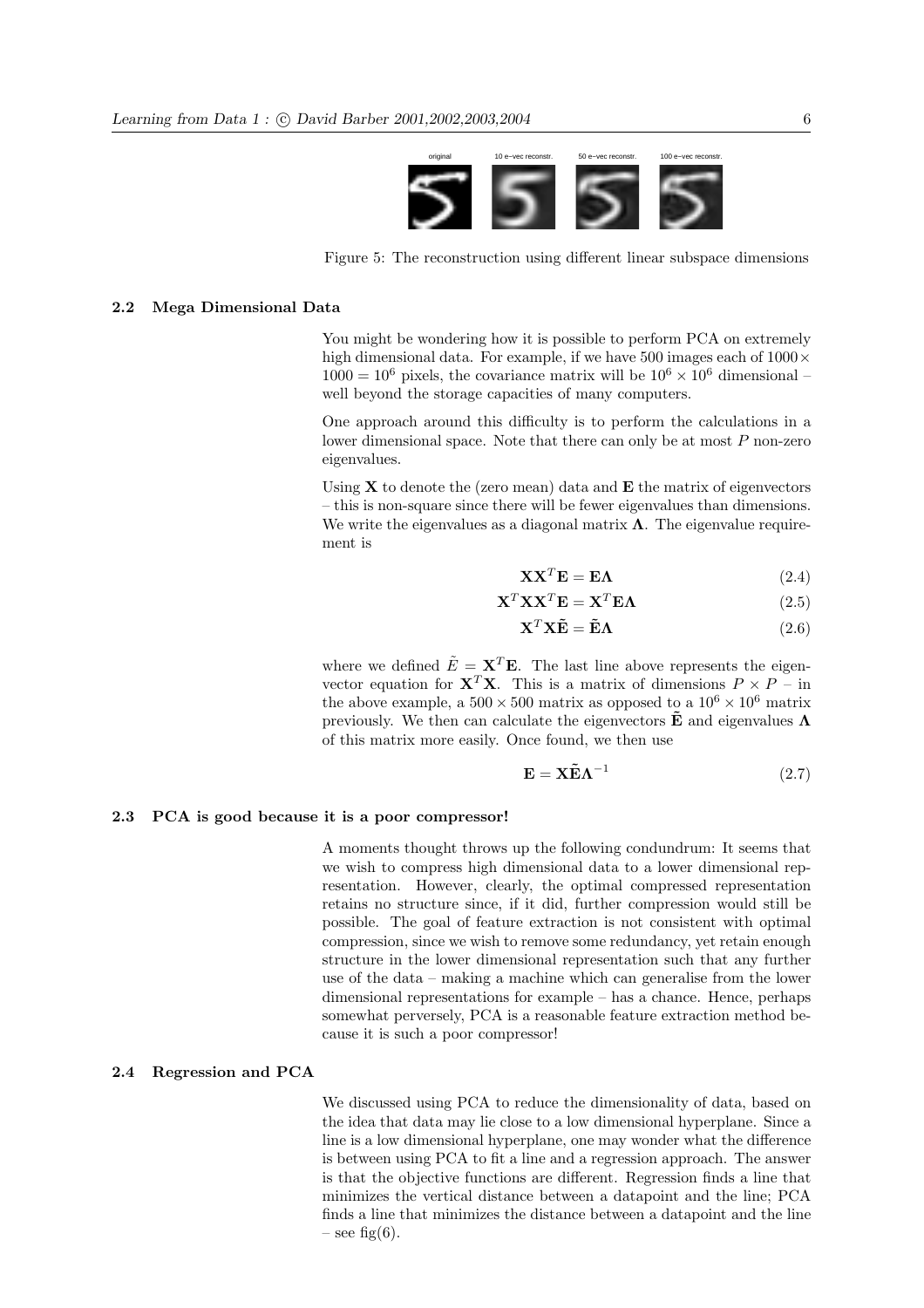

Figure 6: Left: Straight line regression fit to the cricket data. Right: PCA fit to the data. In regression we minimize the residuals – the fit represents the shortest vertical distances. In PCA the fit minimizes the orthogonal projections to the line.

# 3 Just for Interest ... Deriving the Optimal Linear Reconstruction

## 3.1 Optimal reconstruction weights

We wish to represent a data point **x** as a linear combination of a (small) number of vectors. If the vectors  $\mathbf{c}, \mathbf{b}^i, i \in 1, \ldots M$  are already given, how should we choose the coefficients  $w_i$ ?

If we want the square difference (in each component) between the approximation and x to be minimal, this gives an error measure

$$
E(\mathbf{w}) = \left(\mathbf{x} - \mathbf{c} - \sum_{i} w_i \mathbf{b}^i\right)^2 \tag{3.1}
$$

Defining  $\mathbf{d} \equiv \mathbf{x} - \mathbf{c}$  (3.2)

$$
E(\mathbf{w}) = \left(\mathbf{d} - \sum_{i} w_i \mathbf{b}^i\right)^2
$$
(3.3)

$$
= \mathbf{d}^T \mathbf{d} - 2 \sum_i w_i \mathbf{d}^T \mathbf{b}^i + \sum_{i,j} w_i w_j (\mathbf{b}^i)^T \mathbf{b}^j \qquad (3.4)
$$

Since the vectors  $\mathbf{b}^i$  are orthonormal, and **d** is a constant vector, we can form an equivalent error

$$
\tilde{E}(\mathbf{w}) = \sum_{i} \left\{-2w_i \mathbf{d}^T \mathbf{b}^i + (w_i)^2\right\}
$$
\n(3.5)

differentiating with respect to  $w_j$  gives immediately that the optimal weight coefficients are given by the projection of the vector d onto the vectors  $\mathbf{b}^i$ .

$$
w_j = \mathbf{d}^T \mathbf{b}^j = (\mathbf{x} - \mathbf{c})^T \mathbf{b}^j = (\mathbf{b}^j)^T (\mathbf{x} - \mathbf{c})
$$
 (3.6)

# 3.2 What is the optimal "basis" set?

Using equation (3.6) above, we have that the optimal reconstruction of a vector  $\mathbf{x}^{\mu}$  is  $\overline{\phantom{a}}$ 

$$
\mathbf{x}^{\mu} \approx \mathbf{c} + \sum_{j} \mathbf{b}^{j} (\mathbf{b}^{j})^{T} (\mathbf{x}^{\mu} - \mathbf{c})
$$
 (3.7)

For convenience, define  $\mathbf{M} = \sum_j \mathbf{b}^j (\mathbf{b}^j)^T$ . If we have a set of vectors,  $\mathbf{x}^{\mu}, \mu \in 1, \ldots P$ , then the reconstruction error over the whole data set is  $\mathbf{x}^{\mu}, \mu \in 1, ..., P$ , then the reconser-<br>(defining  $\mathcal{B} = \{ \mathbf{b}^{i}, i \in 1, ..., M \}$ )

$$
E(\mathbf{c}, \mathcal{B}) = \sum_{\mu} \left( \mathbf{x}^{\mu} - \mathbf{c} - (\mathbf{x}^{\mu} - \mathbf{c})^T \sum_{j} \mathbf{b}^j \mathbf{b}^j \right)^2 \tag{3.8}
$$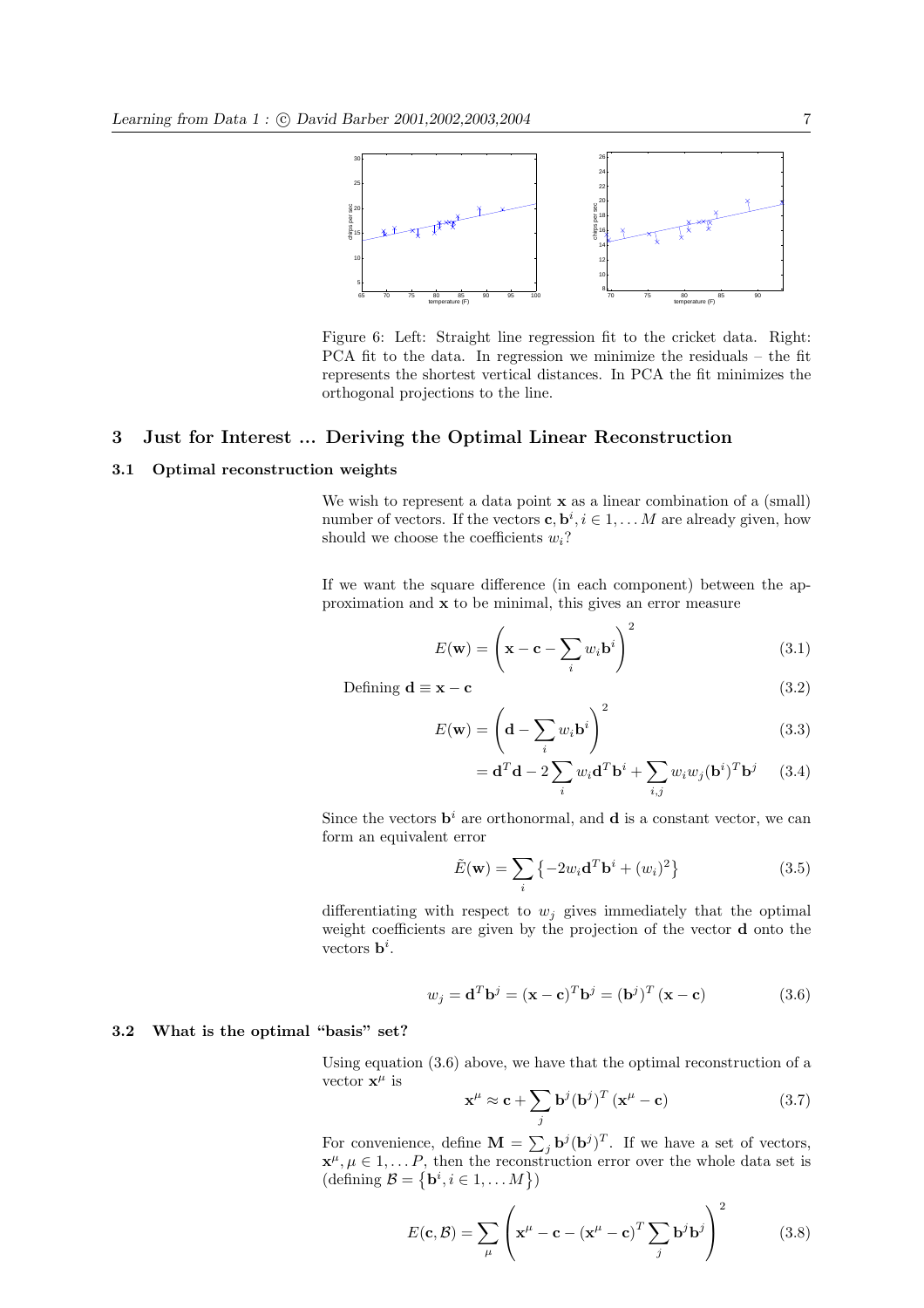Defining  $\mathbf{A} = \mathbf{I} - \mathbf{M}$ , this is

$$
E(\mathbf{c}, \mathcal{B}) = \sum_{\mu=1}^{P} (\mathbf{A} (\mathbf{x}^{\mu} - \mathbf{c}))^{2} = P \mathbf{c}^{T} \mathbf{A}^{T} \mathbf{A} \mathbf{c} - 2 \mathbf{c}^{T} \mathbf{A}^{T} \mathbf{A} \sum_{\mu} \mathbf{x}^{\mu} + const.
$$
\n(3.9)

Differentiating with respect to  $c_i$  to find the optimum vector **c** gives

$$
\mathbf{c} = \frac{1}{P} \sum_{\mu=1}^{P} \mathbf{x}^{\mu}
$$
 (3.10)

That is, the optimum fixed "origin" for the data is the mean of the data. If we therefore zero mean the data (by subtracting the mean from each data point), then  $c = 0$ . Consider we've done this, since this makes the following analysis simpler. We still need to find the optimal vectors  $\beta$ .

A standard textbook approach to finding the optimal basis uses Lagrange multipliers. Here we adopt a different approach, using more elementary methods. It is clear that the eigenvectors of the correlation matrix  $\mathbf{S} = \frac{1}{P-1} \sum_{\mu=1}^{P} \mathbf{x}^{\mu} (\mathbf{x}^{\mu})^T$  are spanned by the data  $\mathbf{x}^{\mu}$ . Conversely, the data bods. It is clear that the eigenvectors of the correlation matrix  $\mathbf{S} = \sum_{\mu=1}^{P} \mathbf{x}^{\mu} (\mathbf{x}^{\mu})^T$  are spanned by the data  $\mathbf{x}^{\mu}$ . Conversely, the data are spanned by the eigenvectors of the correlation matrix. That is, each data point can be represented as a linear combination of the eigenvectors of S,

$$
\mathbf{x}^{\mu} = \sum_{k=1}^{N} \gamma_k^{\mu} \mathbf{e}^k \tag{3.11}
$$

where  $e^k, k \in 1, \ldots N$  are unit length eigenvectors of **S**. (That is,  $\mathbf{Se}^k =$  $\lambda^k \mathbf{e}^k$ ,  $(\mathbf{e}^k)^T \mathbf{e}^l = 0$  if  $k \neq l$  and 1 otherwise). Since the eigenvectors are orthonormal, taking the scalar product of the above equation with  $e^{j}$ gives  $\gamma_j^{\mu} = (\mathbf{e}^j)^T \mathbf{x}^{\mu}$ , so that any datapoint can be written

$$
\mathbf{x}^{\mu} = \sum_{k} (\mathbf{e}^{k})^{T} \mathbf{x}^{\mu} \mathbf{e}^{k}
$$
 (3.12)

(indeed, this is true for any basis representation of a vector). Using the basis vectors  $\mathbf{b}^i$ , the residual between  $\mathbf{x}^{\mu}$  and its reconstruction using these basis vectors is

$$
\mathbf{r}^{\mu} = \mathbf{x}^{\mu} - \sum_{j} (\mathbf{b}^{j})^{T} \mathbf{x}^{\mu} \mathbf{b}^{j}
$$
 (3.13)

Using the above expansion of  $x^{\mu}$  in terms of the eigenvectors of S gives

$$
\mathbf{r}^{\mu} = \sum_{k} \left( (\mathbf{x}^{\mu})^{T} \mathbf{e}^{k} - \sum_{j} \mathbf{b}^{j} (\mathbf{b}^{j})^{T} \mathbf{e}^{k} (\mathbf{x}^{\mu})^{T} \right) \mathbf{e}^{k}
$$
(3.14)

$$
= \sum_{k} (\mathbf{x}^{\mu})^T \mathbf{e}^k \underbrace{(\mathbf{e}^k - \sum_{j} \mathbf{b}^j (\mathbf{b}^j)^T \mathbf{e}^k)}_{\mathbf{f}^k}
$$
(3.15)

The total reconstruction error for all the data points is then

$$
\sum_{\mu} (\mathbf{r}^{\mu})^T \mathbf{r}^{\mu} = \sum_{\mu, k, j} (\mathbf{e}^k)^T \mathbf{x}^{\mu} (\mathbf{f}^k)^T (\mathbf{x}^{\mu})^T \mathbf{e}^j \mathbf{f}^j
$$
(3.16)

$$
= (P-1)\sum_{j,k} (\mathbf{e}^k)^T \mathbf{S} \mathbf{e}^j (\mathbf{f}^k)^T \mathbf{f}^j = \sum_j \lambda_j (\mathbf{f}^j)^T \mathbf{f}^j \qquad (3.17)
$$

Thus, if we can make the vectors  $f^j$  zero for the largest eigenvalues  $\lambda_j$ (remember that the eigenvalues of a positive definite matrix are positive), we will make the smallest reconstruction error. If we make  $\mathbf{b}^j = \mathbf{e}^j$  for